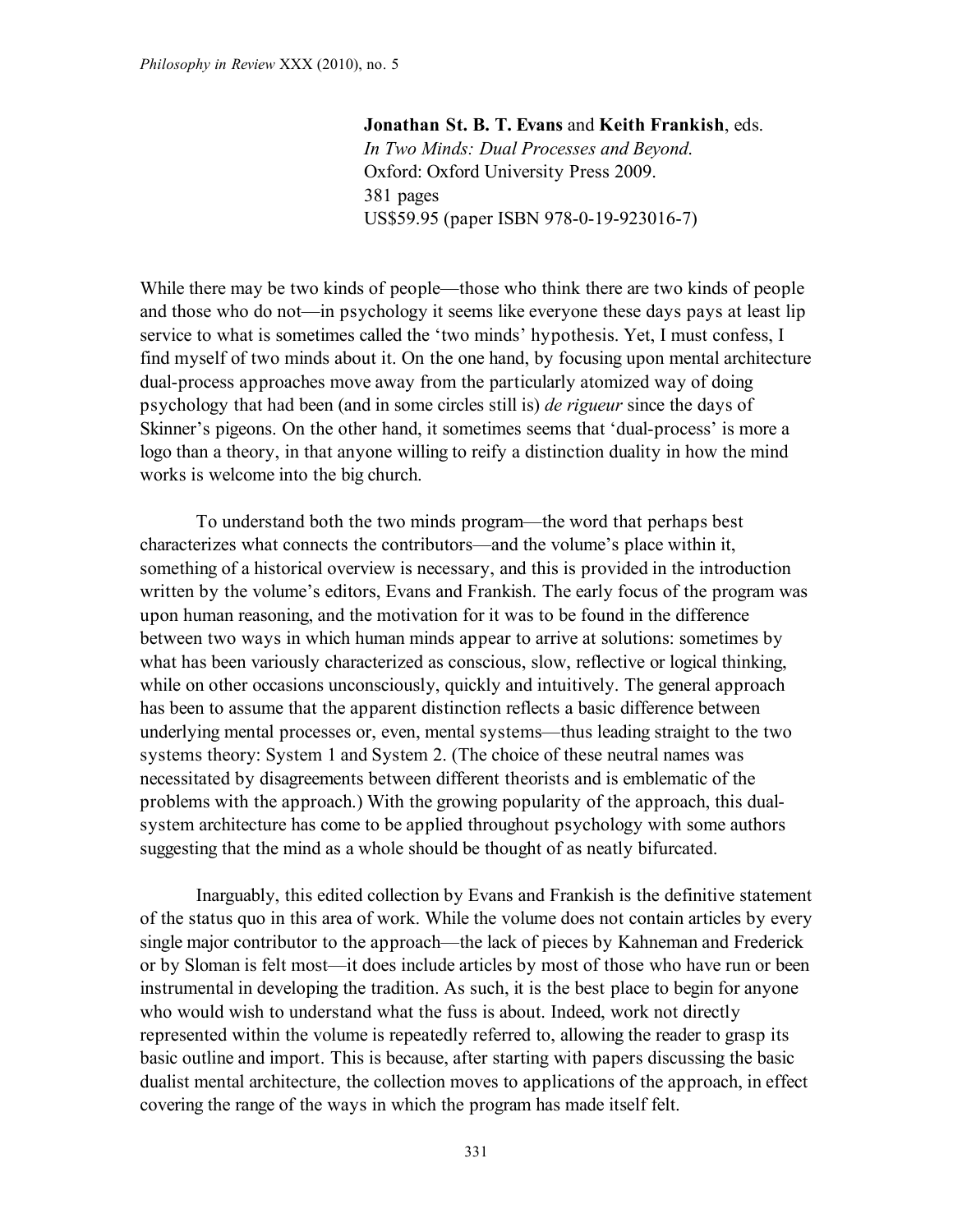The papers focused upon mental architecture argue almost uniformly for weakening the dualist claims, with the article by Jonathan Evans doing this perhaps most clearly. Evans is, of course, one of the central figures within the dual minds tradition; and if the tradition is a big church then here he is its liberal minister. Through a careful analysis of the various approaches that have come under the common umbrella of 'two minds' he scales back some of the bigger claims that have been made in its name. Most importantly, he casts heavy doubt on whether there is empirical evidence for the existence of two systems and moves to talking about two types of process—a position also argued for in this collection by Richard Samuels in a similar paper. Even that claim, however, is further diluted when Evans introduces a third type of process, made necessary to reconcile the other two. While Evans makes a number of very sensible suggestions concerning mental architecture, it is hard to see what they have to do in the end with a dual-anything approach—much as it is sometimes hard to see what ministers have to do with religion.

Investigations of System 2 within the subsequent chapters result in a couple of recurring proposals. The strategy pursued by Peter Carruthers as well as by Keith Frankish is to argue that System 2 is virtual as compared to System 1, i.e., that it is produced by System 1. This strategy has much to recommend it and allows Carruthers to reconcile his massive modularity theory with the dual-process program but at the cost of weakening the central dualist claim. At the same time, Keith Stanovich and several other writers find that System 2, whatever it is, is not uniform but must be analyzed into further subsystems—a claim that does not negate the basic distinction but does move past a focus upon on mental duality. This is on top of the apparently common agreement that System 1 must be seen as, at best, a collection of all sorts of processes. A common and frustrating trait of these discussions is that they mostly maintain the System 1 / System 2 terminology, even as they undermine its sense.

Whereas the first few chapters in the collection generally come from the main figures involved with the two minds approach, later chapters are written mostly by people who either apply the dual system model to some particular problem or find it convenient to relate their own work to that carried out in this program. The topics include learning and development, social cognition and cross-cultural comparisons. So it is highly significant that while the early papers generally reject the idea that the mind is clearly bifurcated, the later papers almost all start by assuming the simple dual-system model. This is profoundly troubling. Either the assumption is essential to their work, in which case the interpretations are questionable for all the reasons given, or dual-system theory does not play any substantive role in the papers and is thus so much dressing. Whatever the truth for the individual papers, it is doubly troubling that this mismatch goes unnoticed or at least without comment within the volume, despite the large number of reciprocal citations between the various articles contained in it.